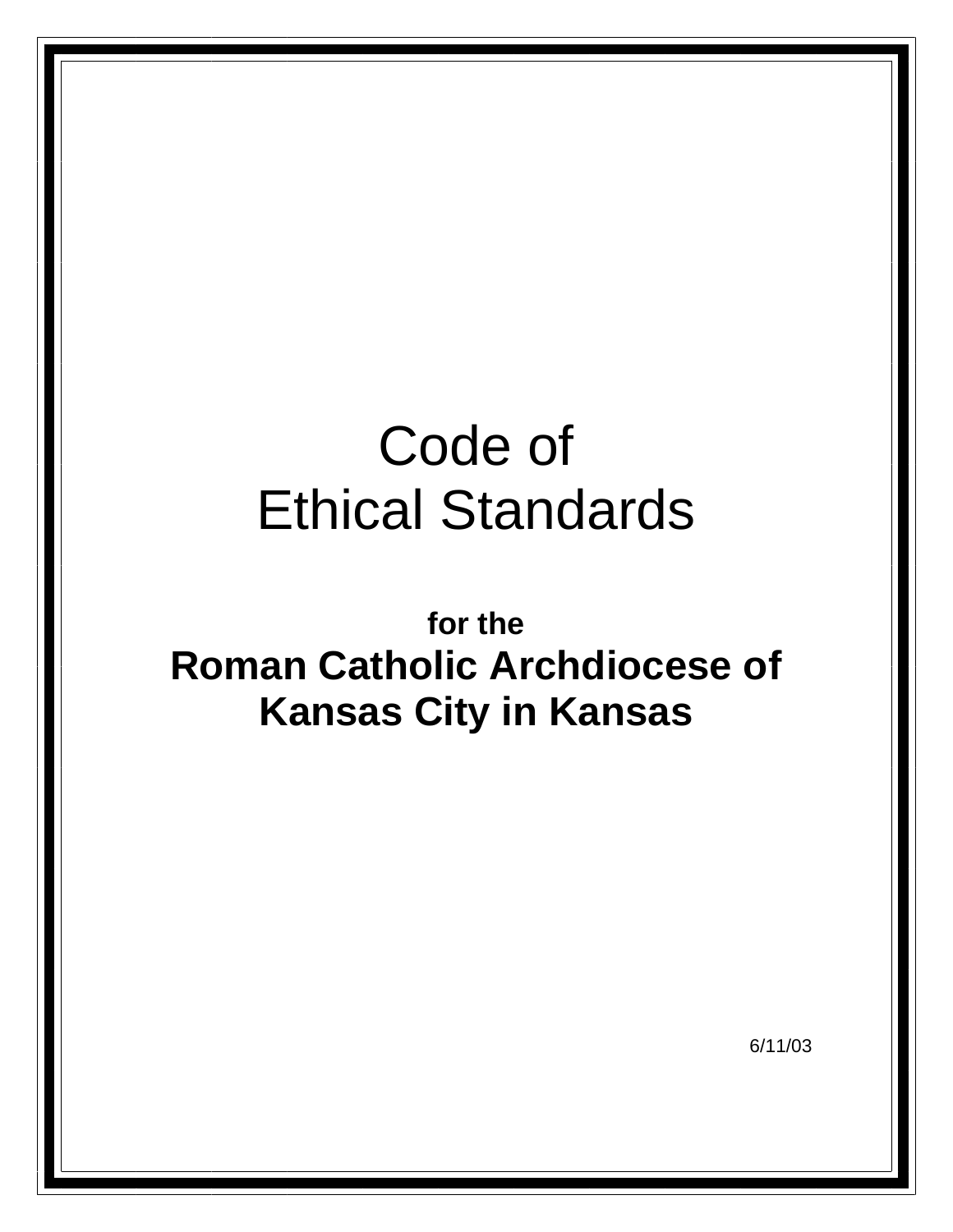## **TABLE OF CONTENTS**

#### 1 **PREAMBLE**

#### 2. **GENERAL PRINCIPLES**

-Stewards of Authority

-Integrity

-Respect for Others

-Competence

-Commitment to the Church and the community as taught us by the **Gospel** 

-Personal Well-being

#### 3. **ETHICAL STANDARDS IN PROFESSIONAL RELATIONSHIPS**

-Conflicts of Interest -Harassment -Sexual Conduct -Conduct with Minors -Administration -Confidentiality -Records and Information -Counseling: Individual and Small Group Situations

#### 4. **SUPPORTING DOCUMENTS & RESOURCES**

#### **RECOGNITION OF BASELINE DOCUMENT**

#### **RECEIPT**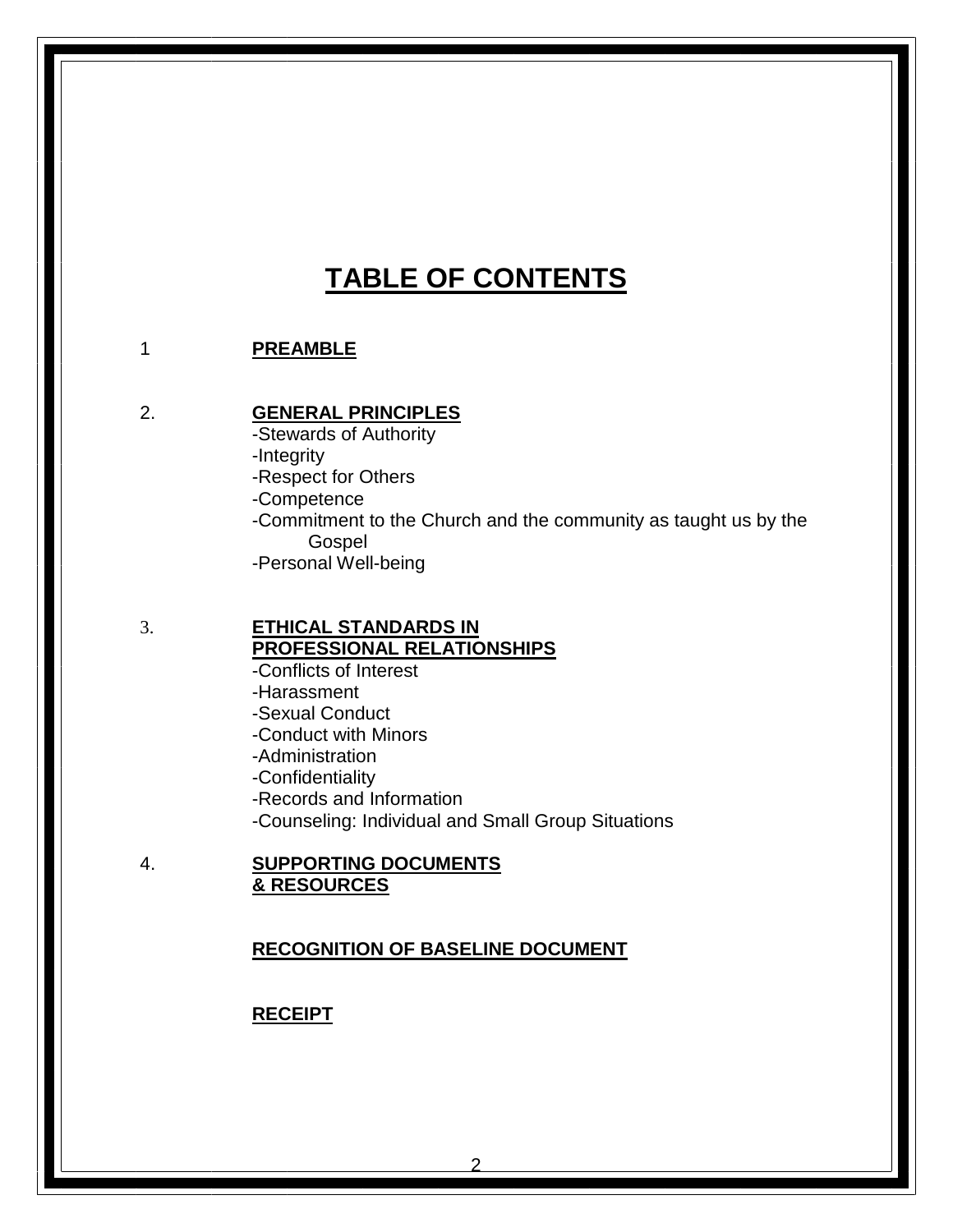## **1 PREAMBLE**

As people committed to embodying and continuing the ministry of Jesus Christ, all those who minister and serve in the name of Christ in our parishes, ministries and institutions must always uphold and exemplify Christian values and conduct. The teaching of Jesus articulated in the Gospels calls us to the highest ethical standards and behavior. Additionally, the Code of Canon Law and other Church directives require us to act in a Christlike manner in all relationships especially those related to Church life and ministry.

This Code of Ethical Standards for the Roman Catholic Archdiocese of Kansas City in Kansas articulates some of these ethical demands in light of Church ministry today and contemporary society and its needs. This Code of Ethical Standards does not presume to provide the answers to all the ethical questions that may arise in the course of Church life and ministry. It does, however, establish a set of general ethical standards in light of Gospel values to help delineate boundaries by which ethical questions can be decided and evaluated.

This Code of Ethical Standards is provided for all who serve in positions of Church leadership including priests, professional and volunteer staff and all who by office, designated position or specific responsibility act as representatives of the Church in the Archdiocese. Herein all these will be referred to under the term 'church leader'.

This code is not intended to supercede canon law, civil law or other ethics documents in use within the Archdiocese. It establishes ethical standards that our Church leaders are expected to adhere to in the performance of their duties.

The conduct of Church leaders, both public and private, has the potential to inspire and motivate people or scandalize and weaken their faith. All leaders must be aware of the responsibilities that accompany their work. They should know God's goodness and grace support them in their ministry.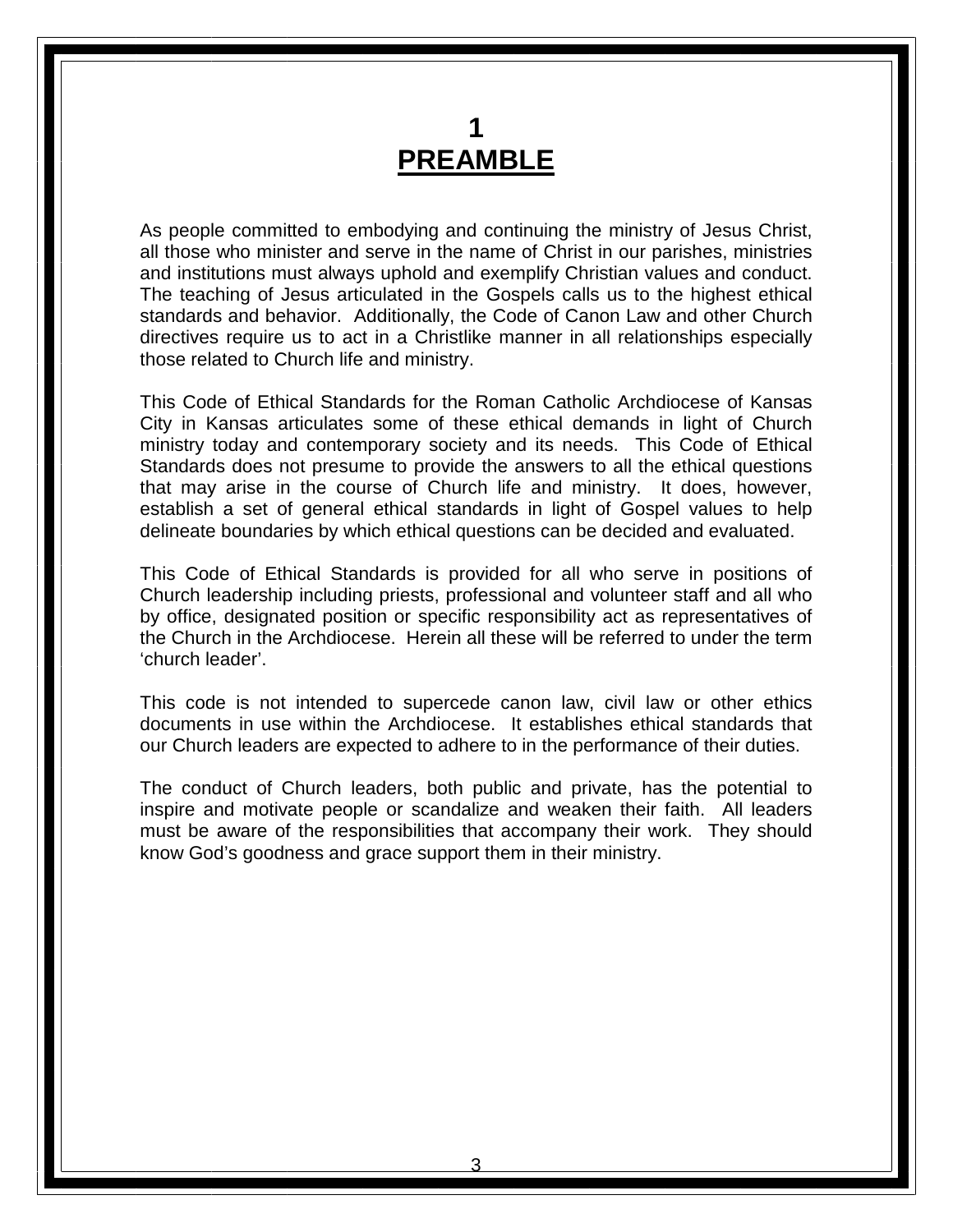## **2 GENERAL PRINCIPLES**

*The ethical Church leader recognizes the authority of leadership comes from God as a gift. An ethical response to that gift involves living a life of integrity and competence, respecting the dignity, rights and responsibilities of others and embracing a commitment to the Church and community as taught us by the Gospel.*

#### **STEWARDS OF AUTHORITY**

Throughout his public ministry, Jesus encountered challenges from the chief priests, scribes and elders concerning the origin of his authority. "By what authority are you doing these things? And who gave you this authority?" (Mt. 21:23, Mk. 11:28). Church leaders recognize that the authority of leadership comes from God as a gift for the welfare of the Church. Consequently, Church leaders are stewards of this gift of authority and leadership. The response of the faithful steward is to use this gift prayerfully and prudently for the growth of the Church and the wider community.

#### **INTEGRITY**

Church leaders are expected to be persons of integrity, honesty, and of high moral standards, and as such they have a responsibility to lead by example. In the performance of their duties they are expected to conduct themselves in a responsible and conscientious manner, free from any deception, corruption, or action that could be deemed as improper.

#### **RESPECT FOR OTHERS**

Church leaders shall respect the rights, dignity and worth of each member of the Church community as a creation of God.

Church leaders strive to be sensitive to cultural differences among people and appreciate the opportunities that diversity brings. Church leaders take the time to understand the unique history of their particular parish, office or ministry.

Church leaders are aware that issues of age, gender, race, religion, physical and mental disabilities, and language all affect how the message of the Gospel is received and interpreted.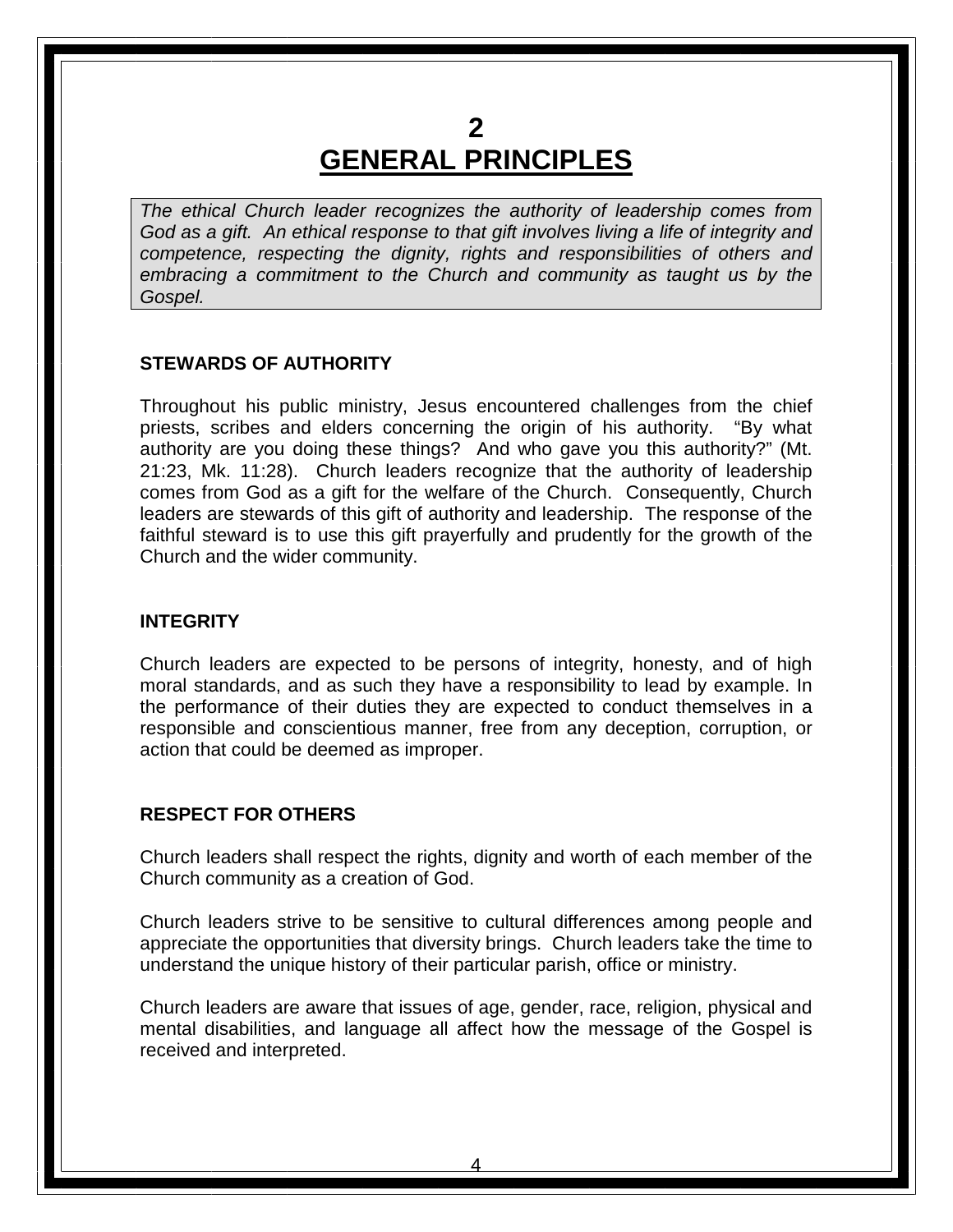#### **COMPETENCE**

Church leaders are expected to have a high level of competency in their particular ministry. As professionals, Church leaders shall endeavor to maintain their competency and currency through training, continuing education, and experience. Church leaders shall not attempt to provide services in those areas in which they lack competence. Competence also means knowing one's limitations.

#### **COMMITMENT TO THE CHURCH AND THE COMMUNITY AS TAUGHT US BY THE GOSPEL**

Church leaders embrace the teachings of Jesus and work to promote the Gospel. At the Rite of Ordination to the Diaconate, the Bishop places the Book of the Gospels in the hand of the man to be ordained and he says to him, "Believe what you read. Teach what you believe. Practice what you teach." All Church leaders should take these words to heart. The Scriptures and the Magisterium of the Roman Catholic Church guide Church leaders when decisions must be made that directly affect the parish and community.

Church leaders shall exhibit a deep commitment to the Church. Loyalty to the traditions of the past, attentiveness to the realities of the present, and readiness/preparedness for challenges of the future should be evident. They are responsible for nurturing the life of the community, especially its sacramental life.

Church leaders shall show a commitment not only to the parish family, but also to the larger church and civic communities, embracing a special care and concern for the needs of the poor and the oppressed. Active reflection on Catholic social teachings will assist Church leaders in addressing community social concerns. Church leaders shall share the spirit of ecumenism in their interactions with other community religious groups.

#### **PERSONAL WELL-BEING**

Church leaders are responsible for attending to their own physical, mental, emotional, spiritual and intellectual health. Church leaders should nurture their gifts in these areas and attend to their shortcomings. They should be supportive of one another in maintaining each other's well being, and call their peers' attention to those instances where, due to a lack of well being, ministry suffers. Church leaders should be alert to any impediments to their well being, and seek appropriate assistance. When necessary, some instances of impediments should also be called to the attention of the appropriate responsible authority.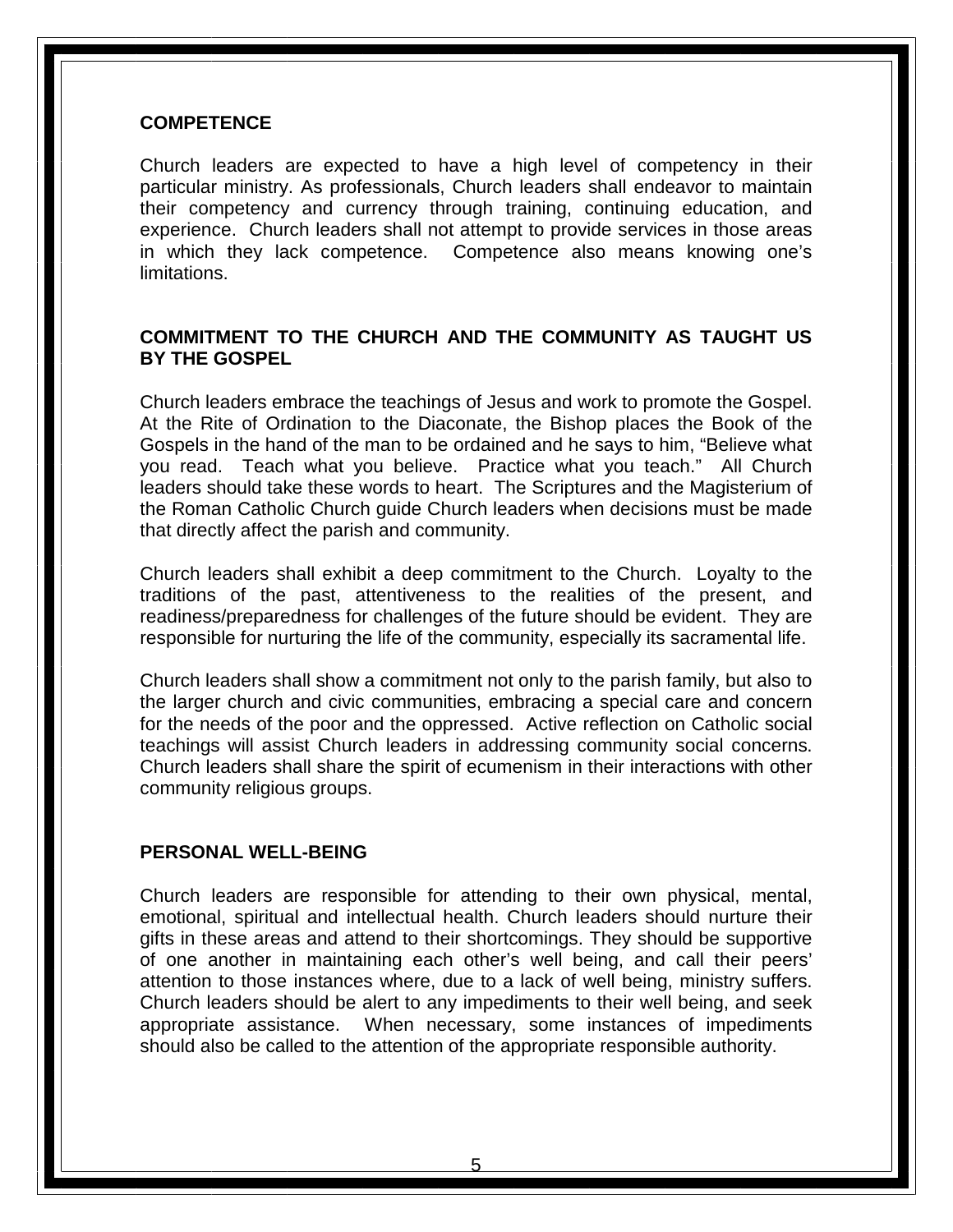**3**

## **ETHICAL STANDARDS IN PROFESSIONAL RELATIONSHIPS**

*Church leaders are to be guided by a selfless attention to truth and fairness in all relationships*. *Church leaders model behavior that respects, protects and shares the God-given life, worth and dignity of every person. Further, Church leaders are committed to creating an environment throughout their organization that encourages and supports the dignity of others. In such an environment, conflicts of interest, harassment, sexual misconduct, and any inappropriate conduct cannot be tolerated.*

#### **1. CONFLICTS OF INTEREST**

*Church leaders should avoid putting themselves in a position that might present a conflict of interest since the existence or even the appearance of a conflict of interest can call into question one's integrity and professional conduct.*

- 1.1. The potential for a conflict of interest exists in many circumstances. Examples of such behavior by a Church leader include conducting private business or other dealings with the Church or any of its members, accepting substantial (non-token) gifts for services or favors; employing or engaging in transactions with his or her friends or relatives; acting with partiality toward employees or Church members; or violating a confidence of another for personal gain.
- 1.2. A Church leader should disclose, to the appropriate responsible authority, any circumstances that might have the appearance of a conflict of interest, thereby diffusing any potential situation.

#### **2. HARASSMENT**

*Church leaders respect and protect the God-given life, dignity and worth of every person, regardless of gender, cultural background, age or disability.*

2.1. Church leaders do not engage in physical, psychological or verbal harassment of employees, volunteers, or parishioners and will not tolerate such harassment by other church employees, volunteers or others.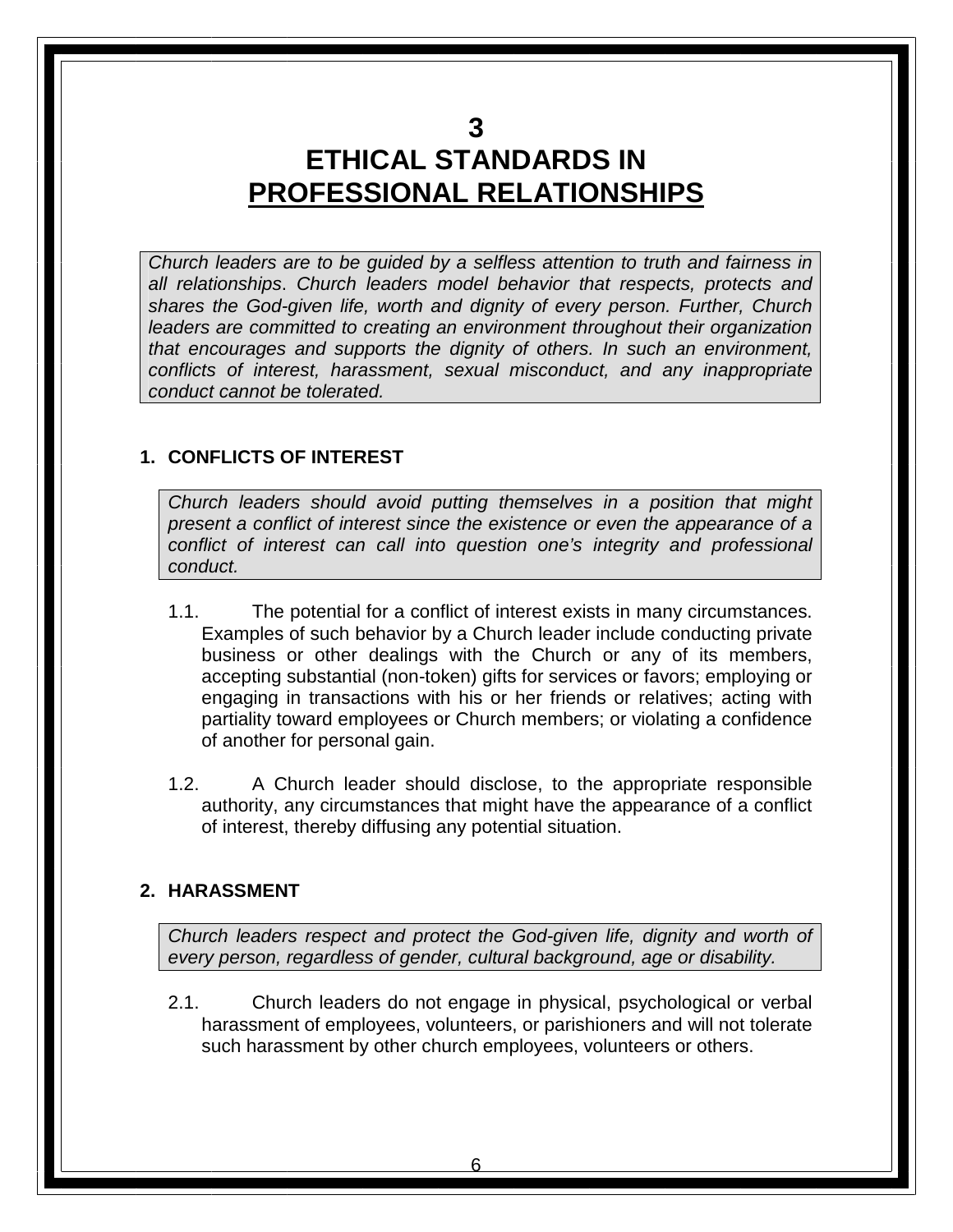- 2.2. Church leaders are committed to providing a professional work environment for their employees, which is totally free of harassment. This commitment continues the diocesan policy of fair and equal employment to every person regardless of race, color, sex, national origin, religion (except where religion is a bona fide occupational qualification) age, or disability.
- 2.3. Harassment encompasses a broad range of physical or verbal behavior, which can include, but is not limited to, the following:

-physical or mental abuse;

-racial insults;

-derogatory ethnic slurs;

-unwelcome sexual advances or touching;

-requests for sexual favors used as a condition of

employment or affecting any personnel decision such as hiring, promotion or compensation;

-display of offensive materials;

-stereotyping;

-name-calling;

- -sexually-offensive, insensitive or vulgar comments.
- 2.4. Harassment can occur as a result of a single egregious act or a persistent pattern of behavior, which results in the creation of a hostile, abusive, offensive, or intimidating work environment, or unreasonably interferes with or adversely affects a person's performance or opportunities. Such behavior is not acceptable, and cannot be tolerated. At a minimum, such conduct constitutes bad manners and bad example. It may also be immoral and illegal as well.
- 2.5. Church leaders are to follow the established procedure for reporting of harassment as specified in diocesan policy (refer to Section 4 – Supporting Documents & Resources).
- 2.6. Church leaders should exercise a special concern for any person who may be isolated, bullied, harassed, alienated or the target of inappropriate conduct.

#### **3. SEXUAL CONDUCT**

*Church leaders respect the personal dignity of all persons and maintain appropriate professional boundaries that neither exploit nor abuse those entrusted to their care.*

3.1. Church leaders do not exploit relationships with those entrusted to their care or supervision for sexual gain or intimacy.

7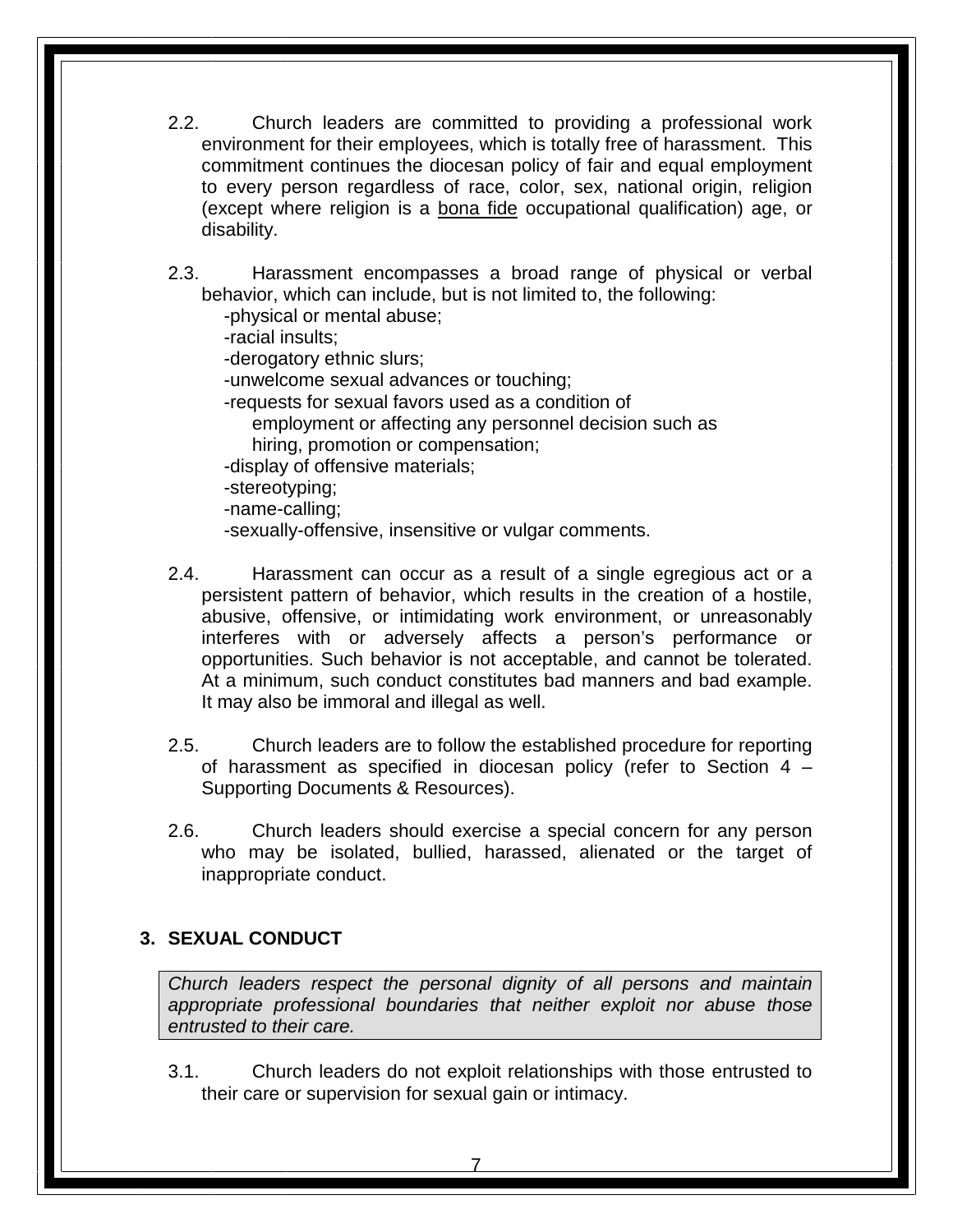- *3.2.* It is the personal and professional obligation of the Church leader to be knowledgeable about what constitutes sexual exploitation and to be familiar with the laws of the State of Kansas regarding sexual exploitation, sexual abuse, and sexual assault (refer to Section 4 – Supporting Documents & Resources).
- *3.3.* Church leaders have a responsibility to witness to chastity in all relationships appropriate to their state in life, whether celibate, married or single**.**
- *3.4.* Any allegations of sexual misconduct will be taken seriously and reported to the Archbishop's delegate, to the Vicar General or to the Archbishop.
- *3.5.* Church leaders should be knowledgeable of the State of Kansas Child Abuse Regulations as well as the *Policies and Procedures Concerning Sexual Misconduct* of the Catholic Archdiocese of Kansas City in Kansas and know the proper reporting requirements. Church leaders shall also comply with all mandatory reporting requirements except if the information was received under the seal of the confessional.
- *3.6.* Church leaders should always strive to witness to the fullness of Catholic virtue.

#### **4. CONDUCT WITH MINORS**

*Church leaders working with minors should use appropriate judgment marked by personal and professional integrity to ensure safe and trusting relationships, avoiding any and all appearances of impropriety*

- 4.1. Church leaders must be aware of their own vulnerability and that of any individual minor with whom they may be working. In every instance possible a team approach to ministry with youth should be considered.
- 4.2. In group settings an appropriate ratio of adults to young people should be maintained.
- 4.3. Church leaders should exercise prudent caution when meeting with minors, especially in a one-on-one encounter. Secluded meeting places must be avoided.
- 4.4. Any physical contact with minors may be misconstrued by both minors and other adults and should only occur under appropriate public circumstances**.**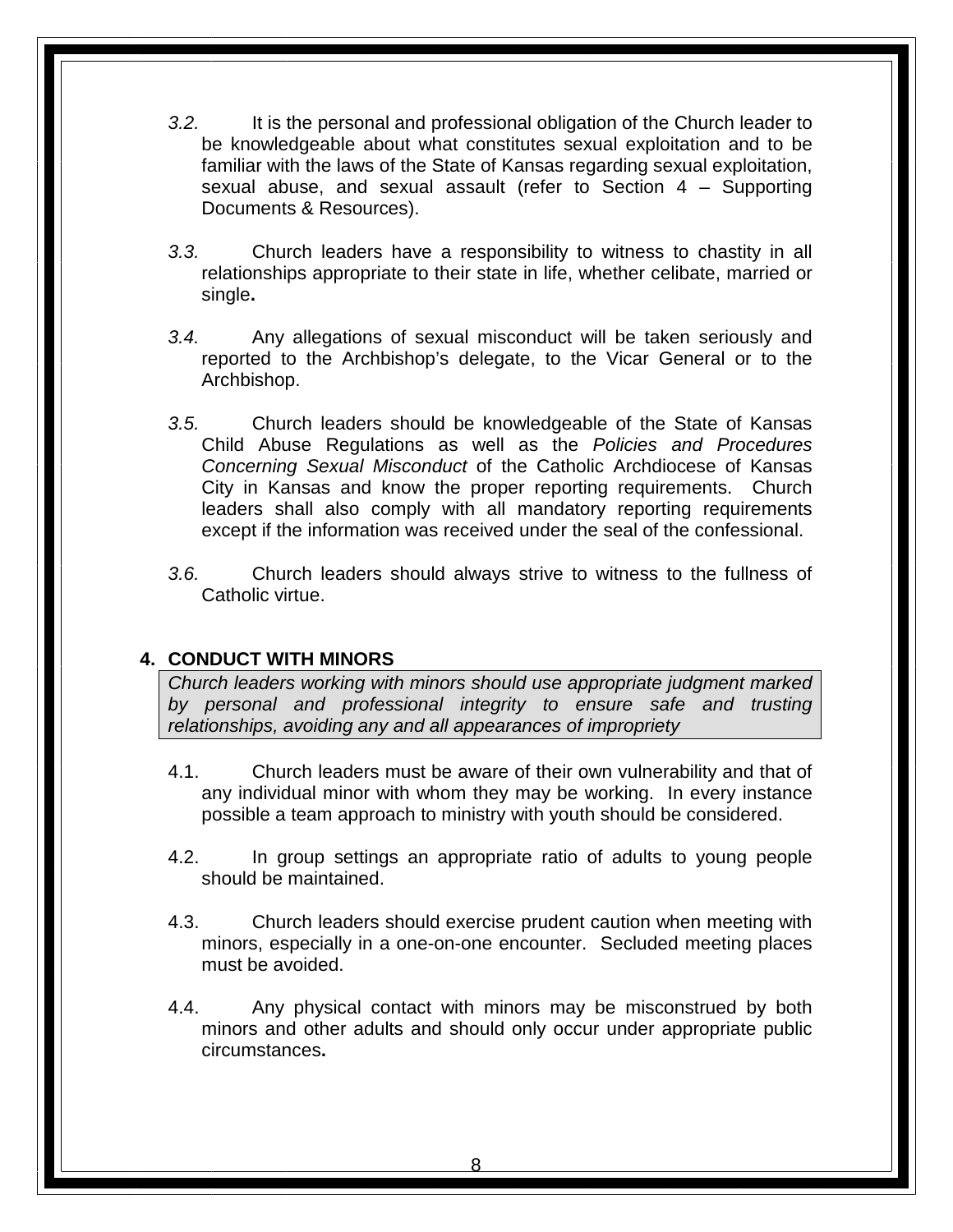Church leaders are responsible for maintaining sexual boundaries in a pastoral relationship with minors. Church leaders should know and understand the diocesan policies and procedures concerning allegations of sexual misconduct involving minors and the developmentally disabled.

- 4.5. Church leaders do not supply or condone the use of alcohol, tobacco and/or any other illegal drugs by minors. Further, Church leaders are to refrain from the use of alcohol, tobacco and illegal drugs while working with minors.
- 4.6. Church leaders do not provide any sexually explicit, inappropriate, or offensive material to minors, nor do they discuss their own sexual experiences or use sexually explicit or vulgar language.
- 4.7. Providing overnight accommodations in rectories or other personal residences for parish minors, or other minors with whom the Church leader may have other than a close familial relationship, is prohibited.
- 4.8. Church leaders should not go on vacations or overnights alone with minors other than their own children. It is not appropriate for an adult to share a bed with a minor. Sharing a bedroom, other than a dormitory style room, with a minor(s) is not permitted.

#### **5. ADMINISTRATION**

*Church leaders exercise just treatment of employees and volunteers in the daily performance of their ministries.*

- 5.1. Church leaders seek to relate to all people with respect, sensitivity and reverence. Meetings are to be conducted with patience and courtesy toward the views of others in an environment where it is safe for others to offer constructive criticism.
- 5.2. Church leaders seek to empower others, supporting each person to live the life to which God calls them. They should seek to work in ways that respect the different talents people bring to the Church.
- 5.3. Church leaders exercise responsible stewardship of all parish resources. They should ensure that whatever their area of ministry there is a clear accounting of all parish funds.
- 5.4. Personnel and other administrative decisions made by Church leaders should meet all civil and canonical requirements and reflect a fidelity to Church social teachings.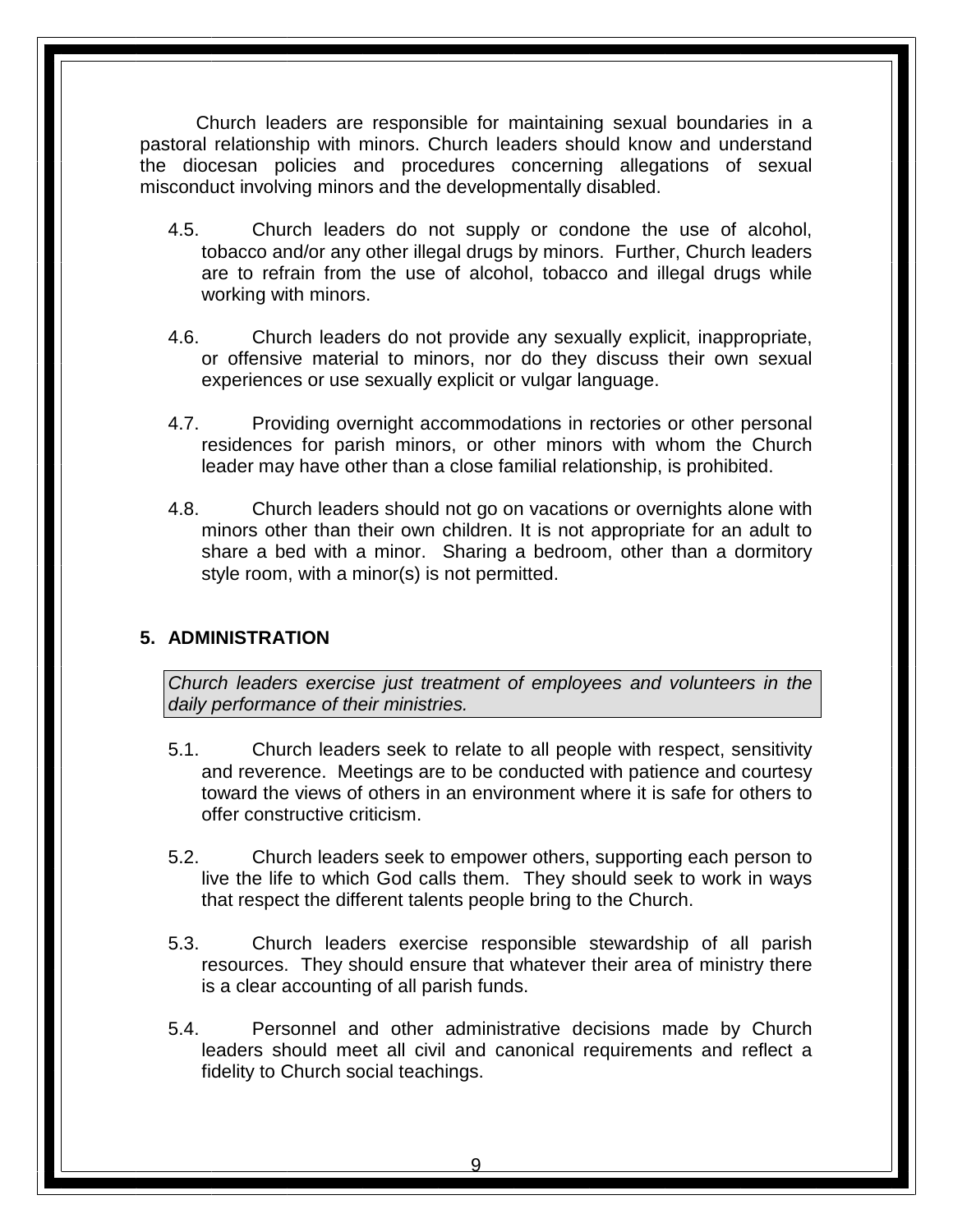#### **6. CONFIDENTIALITY**

*Information disclosed to a Church leader during the course of counseling, advising, spiritual direction, and any other professional contact should be held in strictest confidence.*

- 6.1. Parishioners and other persons who come to the Church leader should feel they are entering a professional relationship marked by respect, trust and confidentiality.
- 6.2. The Church leader should safeguard the confidentiality of any notes, files, or computer records pertaining to professional contact with individuals.
- 6.3. If consultation with another professional becomes necessary, utmost care should be taken to do so only by using non-identifying information; when this is not possible, the other professional must be bound to the same degree of confidentiality as the Church leader. If the other professional is not so bound, the disclosure should not be made.
- 6.4. When consultation is necessary, the Church leader should exercise great care to limit the content of the information to be shared. The Church leader should first determine the precise information that needs to be shared, with whom the information is to be shared, and why it needs to be shared.
- 6.5. When it is necessary to disclose confidential information, it should only be done with the written, informed consent of the individual(s) concerned.
- 6.6. When entering into a counseling or pastoral relationship, Church leaders should instruct the person from the outset regarding any exceptions to the ordinary right of confidentiality: such as threats of selfinflicted harm to the person, threats against others by the person, or the need to take corrective action in employment situations, or the civil or canonical reporting requirements which limit absolute rights of confidentiality in specific situations.
- 6.7. Knowledge that arises from professional contact may be used in teaching, writing, preaching or counseling only when effective measures have been taken to safeguard absolutely individual identity and confidentiality.
- 6.8. Under no circumstances can the confidentiality of the confessional ever be violated, even indirectly.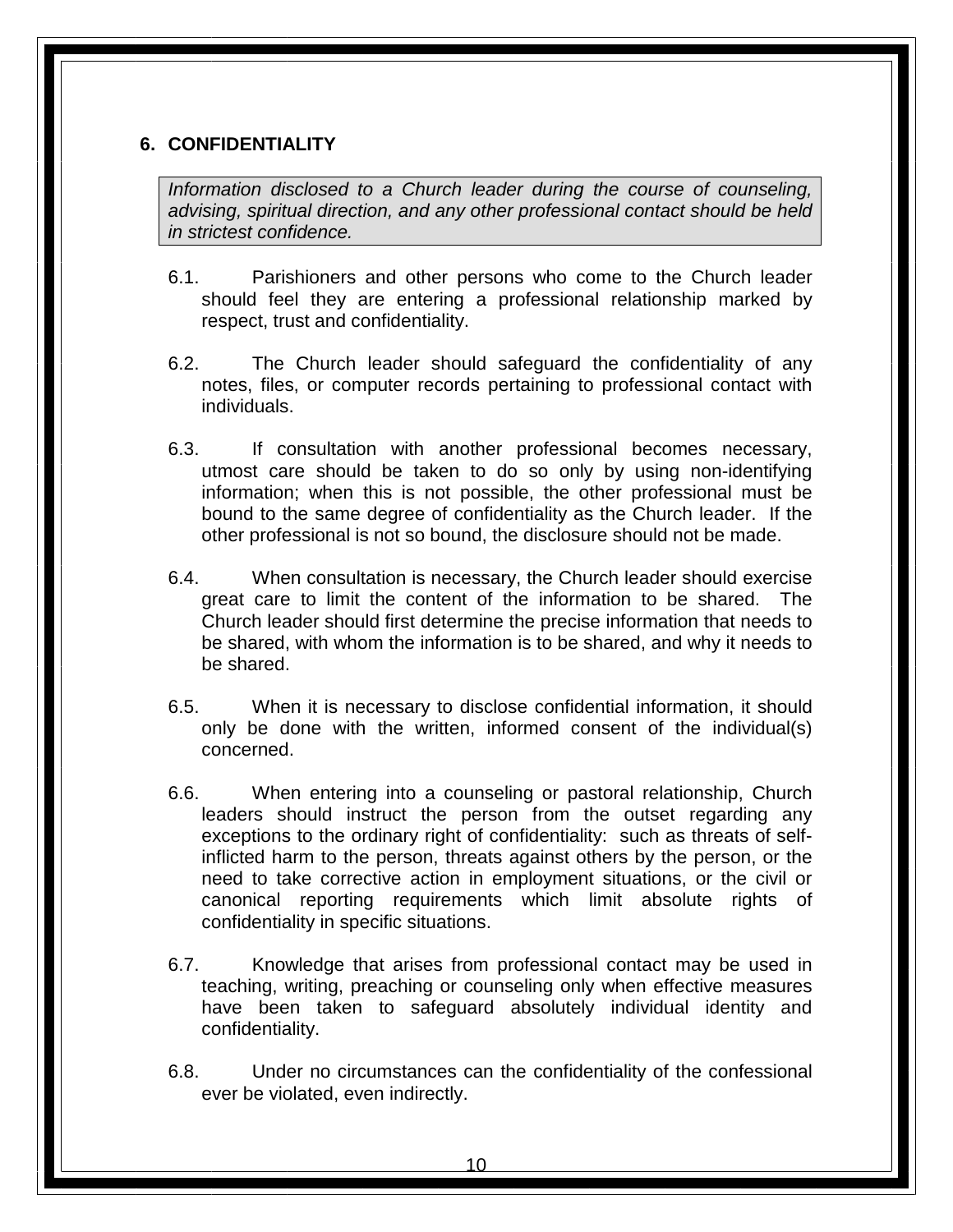#### 7. **RECORDS AND INFORMATION**

*Appropriate confidentiality should be maintained in creating, storing, accessing, transferring and disposing of parish or institutional records.*

- 7.1. The Code of Canon Law and directives of the United States Catholic Conference of Bishops should be observed with regard to all sacramental records, especially as regards issues of adoption and legitimacy. Older sacramental records might be made available in special circumstances such as genealogical research. Sacramental records considered confidential should be made available only to persons directly impacted, as in sacramental preparation processes and status of persons cases.
- 7.2. Parish financial records should be held as confidential with due regard for accountability to the parish at large and to parish and diocesan financial institutes. Public inquiry into financial records by government, media or other entities should be directed to appropriate diocesan officials.
- 7.3. The records of individual contributions to the parish should be regarded as private. Church leaders should generally not reference such records except as necessary. Church leaders should not solicit on behalf of themselves or unauthorized parties.

#### 8. **COUNSELING: INDIVIDUAL AND SMALL GROUP SITUATIONS**

Church leaders, when they engage in counseling or spiritual direction, or when they participate or lead meetings of any group, shall respect the rights and protect the welfare of each person, seek to promote the common good, and recognize the limitations of personal competence.

8.1. The parameters for professional counseling by Church leaders should be dictated by their training or certification from a recognized professional association of peers or licensure from the State of Kansas or other appropriate accrediting agency. Most Church leaders are not licensed counselors but engage in many sorts of pastoral counseling, advising, and spiritual direction. Such counsel, advice, or direction should be harmonized with any professional therapy the individual may be engaged in elsewhere. In some cases Church leaders may need to refer the individual back to his/her therapist. In other cases, Church leaders may need to refer the individual to a trained therapist for the good of the individual's faith or salvation.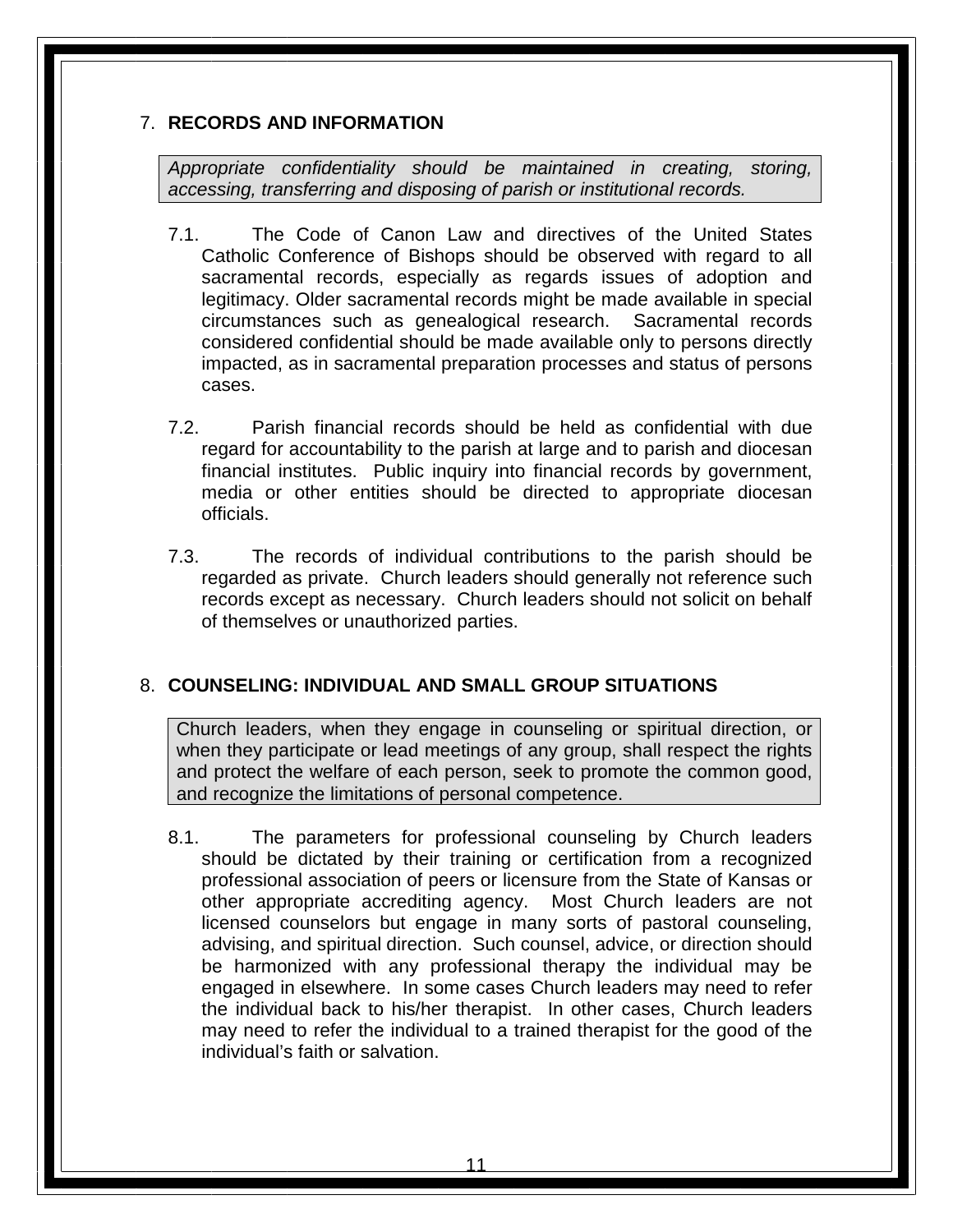- 8.2. Church leaders should strive to ensure that no individual is subject to emotional abuse resulting from group interactions. The nature of any Church group (including support groups, parish organizations, faithsharing groups, etc.) should be clear to the participants and the parameters of confidentiality of all individual disclosures understood by all participants.
- 8.3. Church leaders ordinarily should not disclose information learned from a pastoral counseling or spiritual direction session. For clarification of confidentiality issues refer to Section 6.
- 8.4. Church leaders lacking professional accreditation as described above should generally avoid long-term counseling relationships. Church leaders should make clear at the commencement of any counseling relationship the limits of their competence. Referral should be provided for issues outside the realm of competence of the Church leader. Early referrals are generally encouraged. Referral would also be appropriate for cases where a professional relationship must be broken due to a reassignment of the Church leader.
- 8.5. Church leaders ordinarily do not commence a professional counseling relationship with someone with whom they share a preexisting relationship, such as an employee, professional colleague, family member, etc.
- 8.6. Any physical contact may be misconstrued and generally should be avoided. The Church leader should always be focused and prepared to enforce appropriate boundaries.
- 8.7. Appointments and meetings, whether with individuals or groups, should be conducted in an appropriate setting and at an appropriate time. They should not occur in private living quarters or at places or times that would be ambiguous or misleading to any party. Wherever possible, Church leaders should avoid co-mingling of private and public spaces.
- 8.8. Church leaders should be clear about what constitutes a counseling or spiritual direction session. Accountability should be established through professional peer evaluation or supervision such as Clinical Pastoral Education (CPE) techniques for evaluating one's performance. A calendar of times and places of contacts might be kept, especially in the case of more frequent meetings with the same person. Record or document all referrals.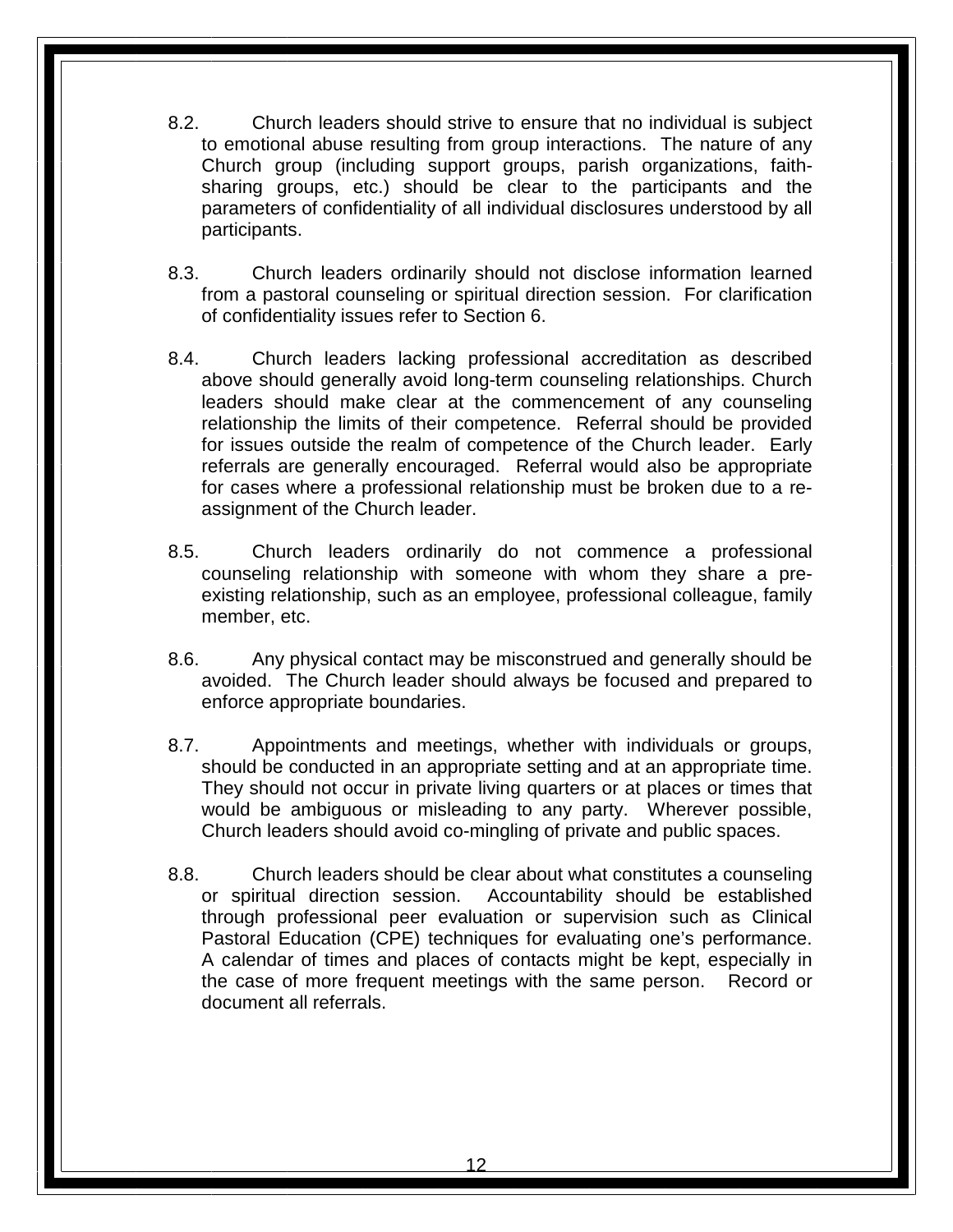- 8.9. When a Church leader's independent judgment is impaired (for example, by prior or concurrent personal or professional relationships, where he or she becomes personally involved, or where he or she becomes an advocate for one person against another), the Church leader should advise the party/parties that he or she can no longer provide counsel and refer him/her/them to other professionals.
- 8.10. Pastoral care such as pastoral counseling and spiritual direction are spiritual goods of the Church and are provided as part of the ministry of the Church. Therefore, any association between the providing of such services and the payment of a fee or 'donation' for services should be avoided unless otherwise established by competent church authority.

A violation of a provision of this Code shall not give rise to a civil cause of action nor should it create any presumption that a legal duty has been breached. This Code is designed to provide guidance to Church leaders. It is not designed to be a basis for civil liability. The Code provides a just basis for a Church leader's self assessment and does not imply that an antagonist in a collateral proceeding or transaction has standing to seek enforcement of the Code. Accordingly, nothing in the Code should be deemed to augment any substantive legal duty of a Church leader.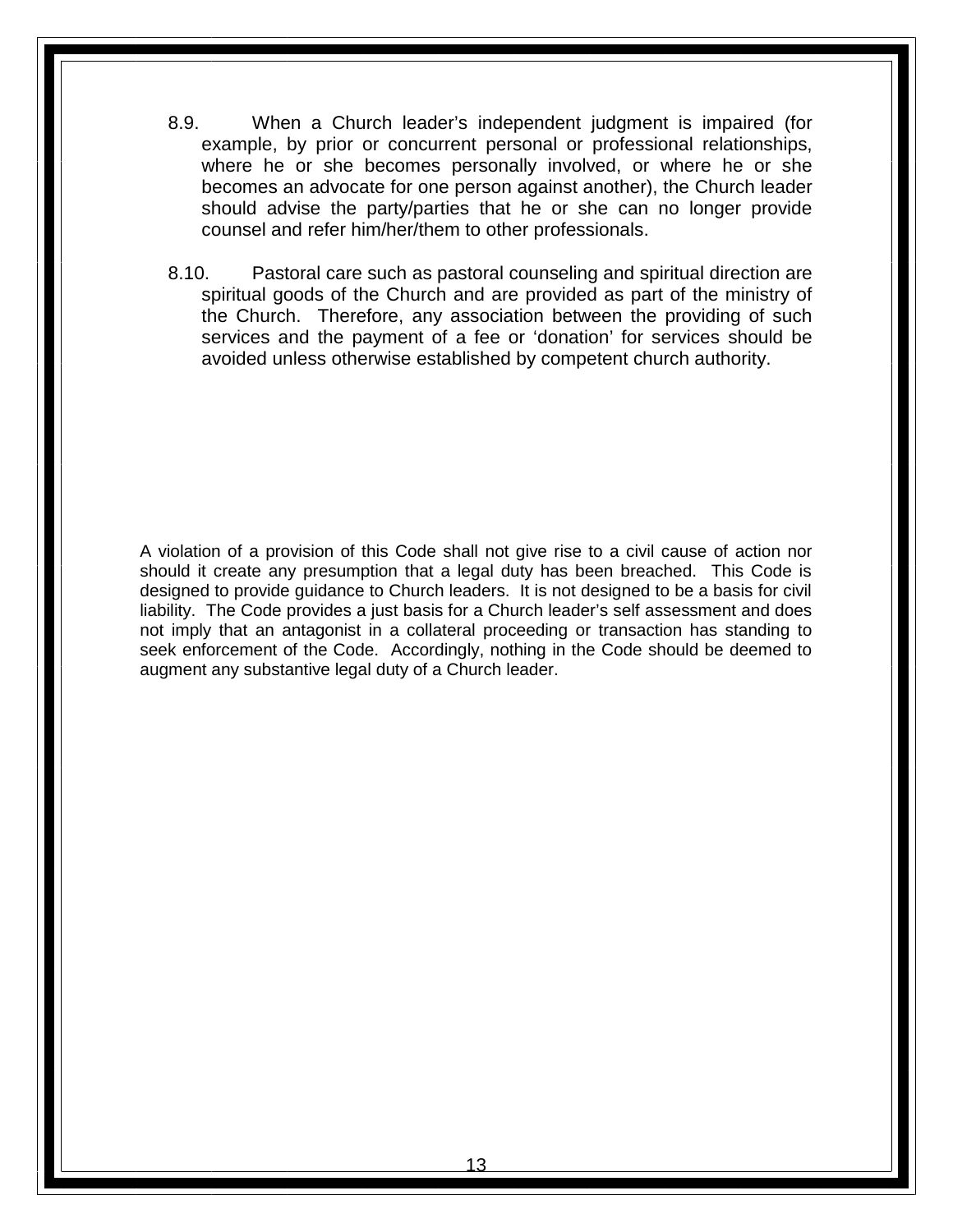#### **4**

# **SUPPORTING DOCUMENTS & RESOURCES**

Further information about the following list of resources is available by contacting the Chancery Office of the Catholic Archdiocese of Kansas City in Kansas at 913-721-1570 (unless another phone number is listed for a particular resource).

Kansas Statutes Annotated 38-1521 et. seq. Reporting of Abuse; Mandatory Reporters.

Code of Ethical Standards, Archdiocese of Milwaukee, Wisconsin.

Code of Ethical Standards for Church Leaders, Archdiocese of Anchorage, Alaska.

Code of Ethical Standards for Priests, Pastoral Administrators, Deacons, and Diocesan Officers, Archdiocese of Kansas City-St. Joseph.

Acknowledgement of Employment at Will.

Charter for the Protection of Children and Young People.

Sexual Misconduct Policies & Procedures, Archdiocese of Kansas City in Kansas

Sexual Harassment Policy, Archdiocese of Kansas City in Kansas

Employee Handbook for Catholic Charities, Catholic Archdiocese of Kansas City in Kansas

Handbook of Catholic School Policies & Procedures.

Human Resource Manual for the Catholic Archdiocese of Kansas City in Kansas.

Lay Employee Benefit Summary.

Employment of School Principals & Teachers, Catholic Archdiocese of Kansas City in Kansas.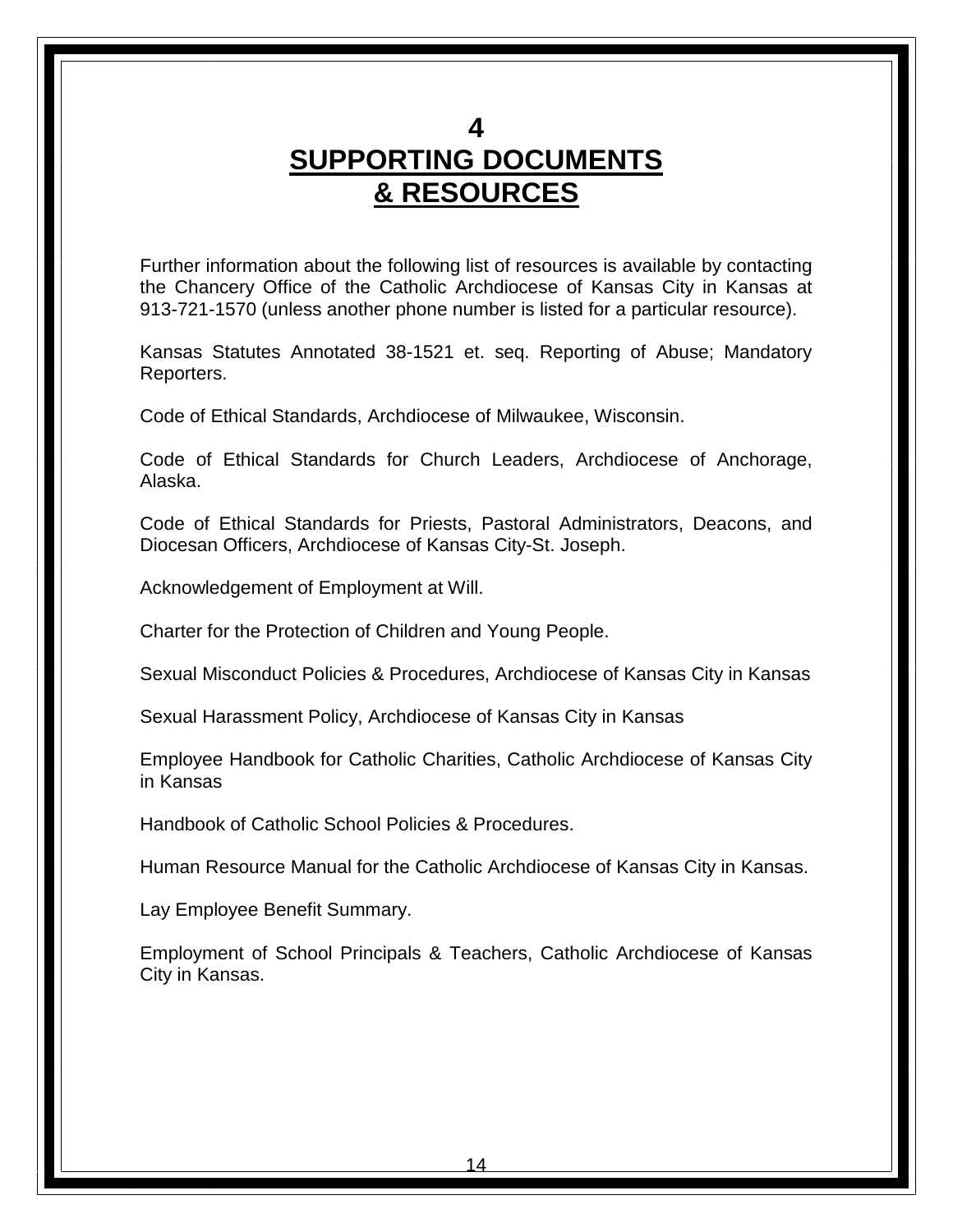#### **RECOGNITION OF BASELINE DOCUMENT**

The Archdiocese of Kansas City in Kansas respectfully recognizes the substantial effort previously put forth by the Diocese of Milwaukee in the drafting and issuance of their document "Code of Ethical Standards for Church Leaders". We are grateful for the expressed opportunity to use this as a model for the drafting of a document to serve the Archdiocese of Kansas City in Kansas.